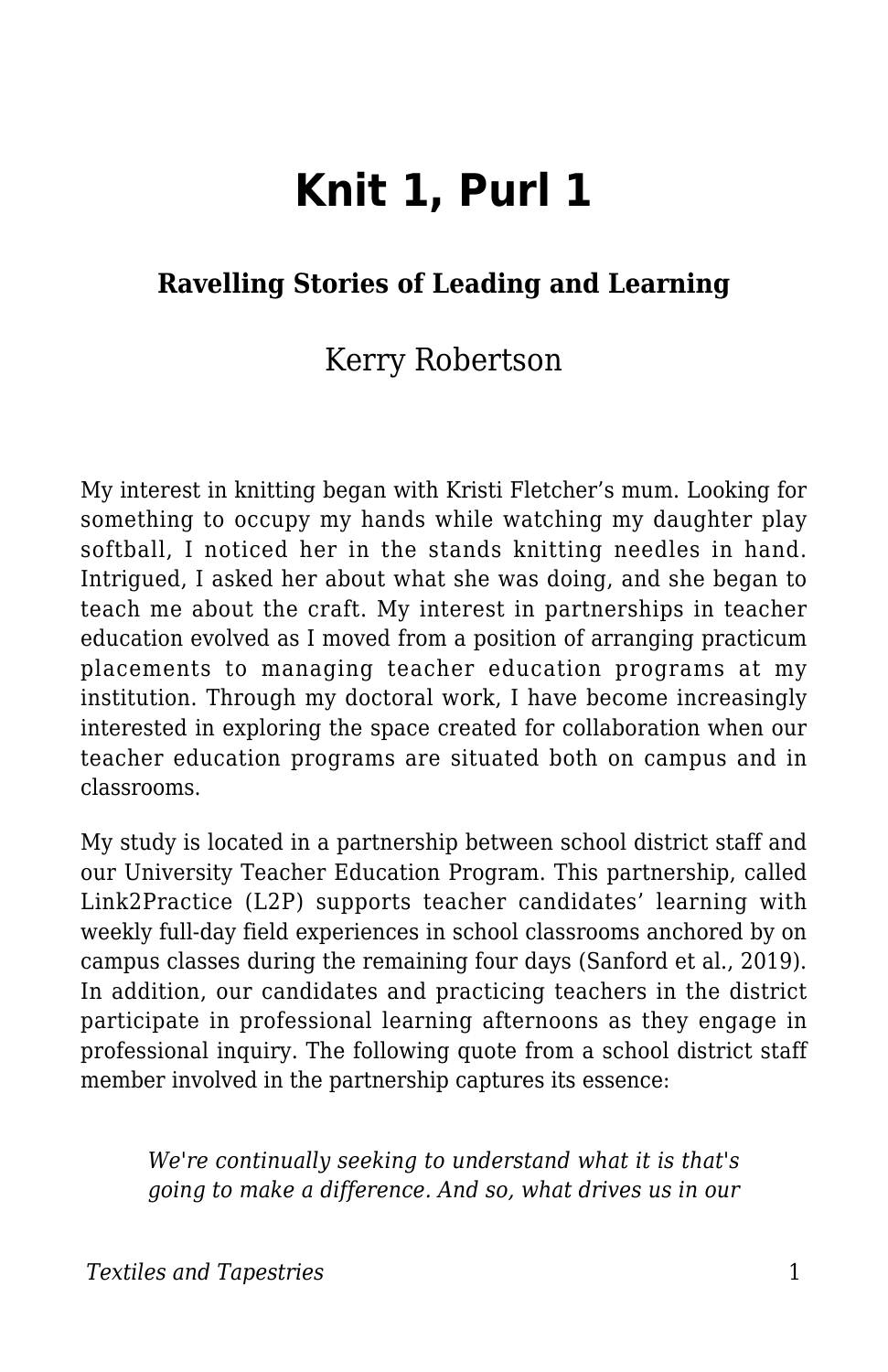*work, and in our classrooms is the idea of 'If not this, then what? And if it's not that, then what?' So, I was curious about what competencies we value in colleagues…and overwhelmingly collaboration came up, that idea of working together. It's about you're going to say something…to bring something to the table, I'm going to make some kind of connection and add to it, and so together it makes something much bigger than we could have come up with by ourselves. Which is what this work does… (Laura, district staff)*

This quote highlights the key attractor in my study, my desire to examine the collaboration between me and my participants to more deeply understand the practice of being a teacher educator through L2P. Metaphorically, this can be examined through the lenses of knitting and ravelling. The verb "to knit" has many meanings, including to grow together, to fit or work together, and to create a fabric by forming loops that are pulled through each other. The verb "to ravel" is a contranym; that is, a word that has opposite meanings. To ravel means both to tangle and disentangle. It is in these actions of creating, winding, unwinding, tangling and disentangling that I explore the partnership.

Situated as a doctoral candidate, teacher educator, and administrator within teacher education, I ravel and knit my responsibilities, exploring the academic and administrative work of teacher education, navigating its intricacies and conundrums whilst also inhabiting a role that requires management, structure and linearity. As a researcher, I am intrigued by self-study's proactive stance. Self-study recognizes that teachers' engagement in their own professional learning is crucial in developing understandings of self and improvements in practice (Mena & Russell, 2017; Samaras & Freese 2006). Sharing insights about oneself and one's practice supports the individual undertaking the self-study, empowers others to engage in self-study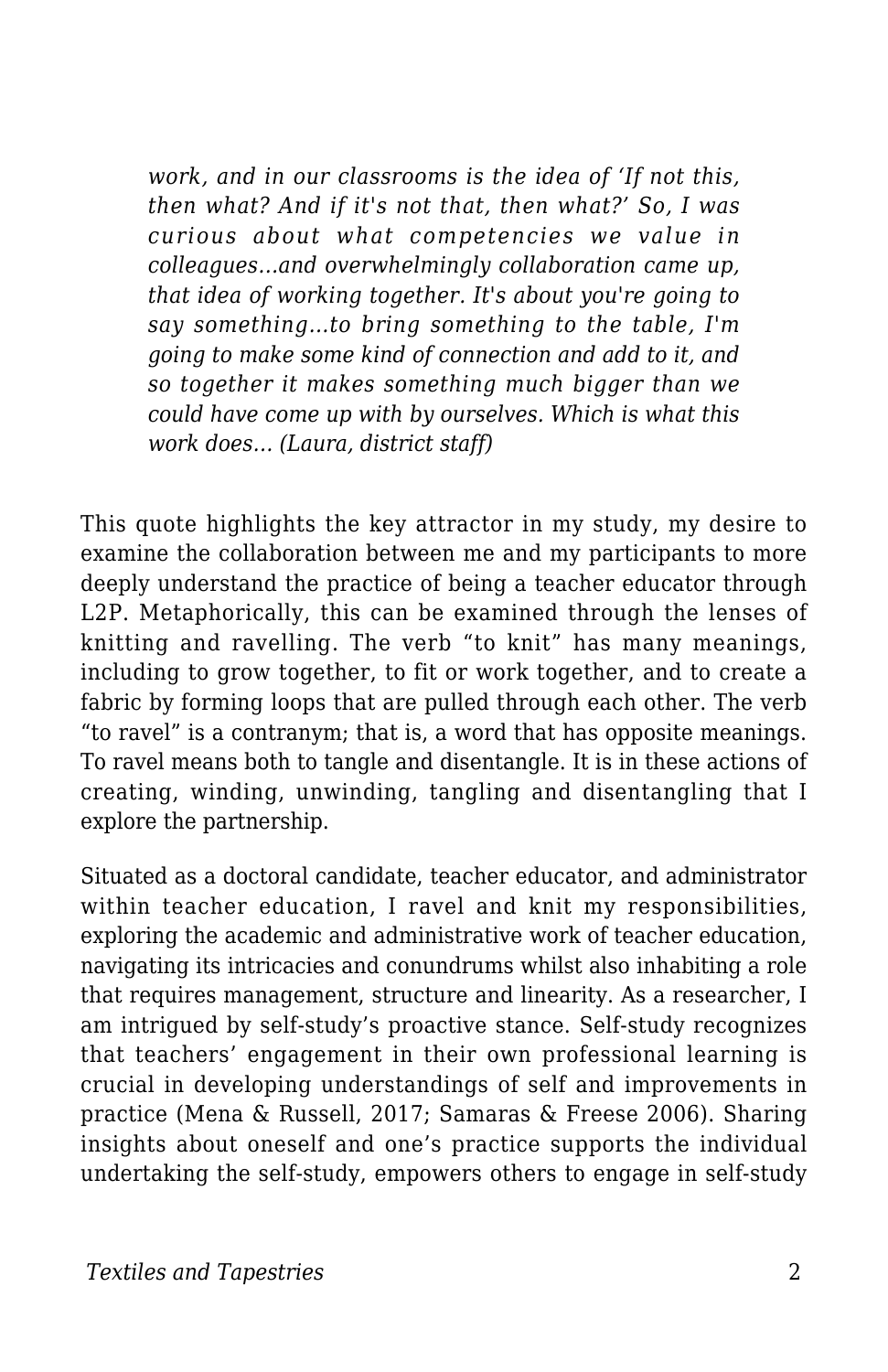research, and contributes to the wider education community (Kosnik, et al., 2005; Vanassche & Keltermans, 2016).

Drawing on my knitting metaphor, I visualize interweaving my stories and the stories of my participants as a technique known as intarsia, a knitting method where the knitter introduces colour patterns in the work by incorporating yarns of different colours. The twisting of the yarn (sharing and connecting stories) is what ensures the knitting stays as one piece and enables patterns to emerge. How and when the knitter entwines these strands determines the pattern; in the same way, the researcher selects and connects strands of individual stories to reveal new understandings.

Using self-study, my research helps me ravel the question: How does working collaboratively with my participants inform me personally in my roles as researcher, teacher educator, and administrator?

# **Locating Myself in the Context—Informed by My Roles at the University**

I inhabit a strange world at the university where I work, simultaneously doctoral candidate, teacher educator and administrator. As a doctoral candidate, I have the privilege of researching about the work I do while I engage in the work, thus informing both my academic and administrator self. As Manager of Teacher Education, I am a staff member, not faculty. As a unionized staff member, I am in many ways protected, not needing to prove myself through appointment, tenure, promotion or my record of publication. However, I also have no vote at Department or Faculty meetings and serve *ex officio* on most committees and my research occurs outside of work hours. This unique tangle of roles and positions is an always-challenging collection of yarns to ravel as it informs and is informed by the work I do with field partners.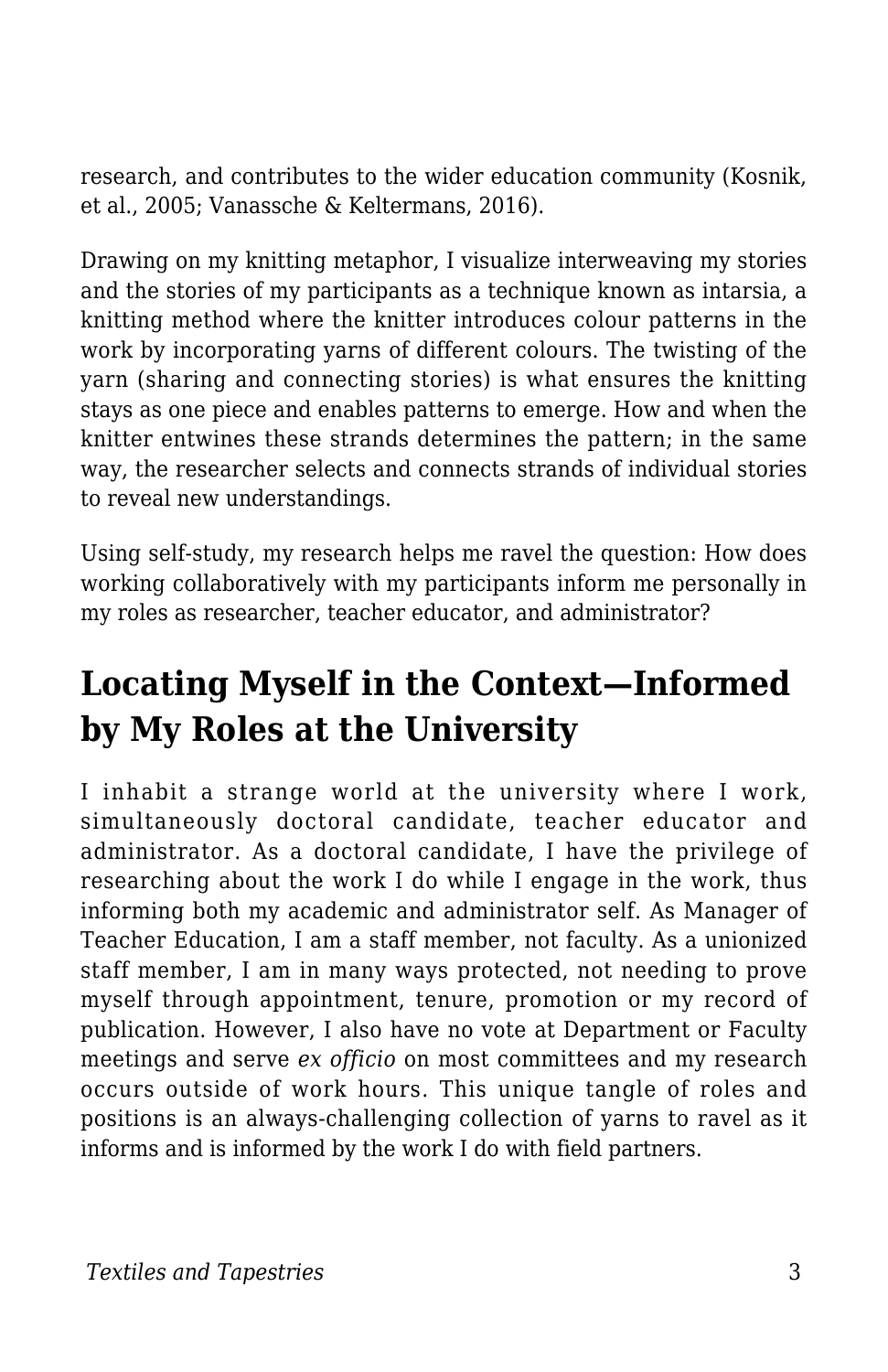# **Informed by My Participants, Informing My Participants**

Four years ago, a local school district proposed a partnership with our Teacher Education Program. As described in Sanford et al. (2019), the Link2Practice partnership supports teacher candidates' learning through a weekly full-day field experience in classrooms bracketed by on- campus classes during the remaining four days. The school experience provides an opportunity for observation, professional conversation, working with students, and connecting with the life of the school. To further weave the work of teacher education between campus and schools, one course in the program is taught at the end of the school-based day by two school district educators.

The major assignment for the course is a professional inquiry, which supports our teacher candidates exploring a pedagogical question that intrigues them. As professional inquiry is part of the district culture of teacher learning, participating teachers are provided release time for two professional learning afternoons during the term. This time is designed for practicing teachers to share their inquiries with one another and with the teacher candidates, and for the teacher candidates to share their inquiry process with a professional audience. The L2P structure is in itself an intarsia, as campus and classroom learning and inquiry are knit together, allowing patterns to emerge through each week's experiences. Our candidates are encouraged to ravel—to tangle and disentangle the themes, inconsistencies, and practical and theoretical learning they are experiencing.

I am interested in how this partnership contributes to my own understandings of working in teacher education. The act of leaning into the space between theory and practice, campus and classroom offers an opportunity to disrupt the binary and learn together (Bullough & Gitlin, 2001). The collaboration with field-based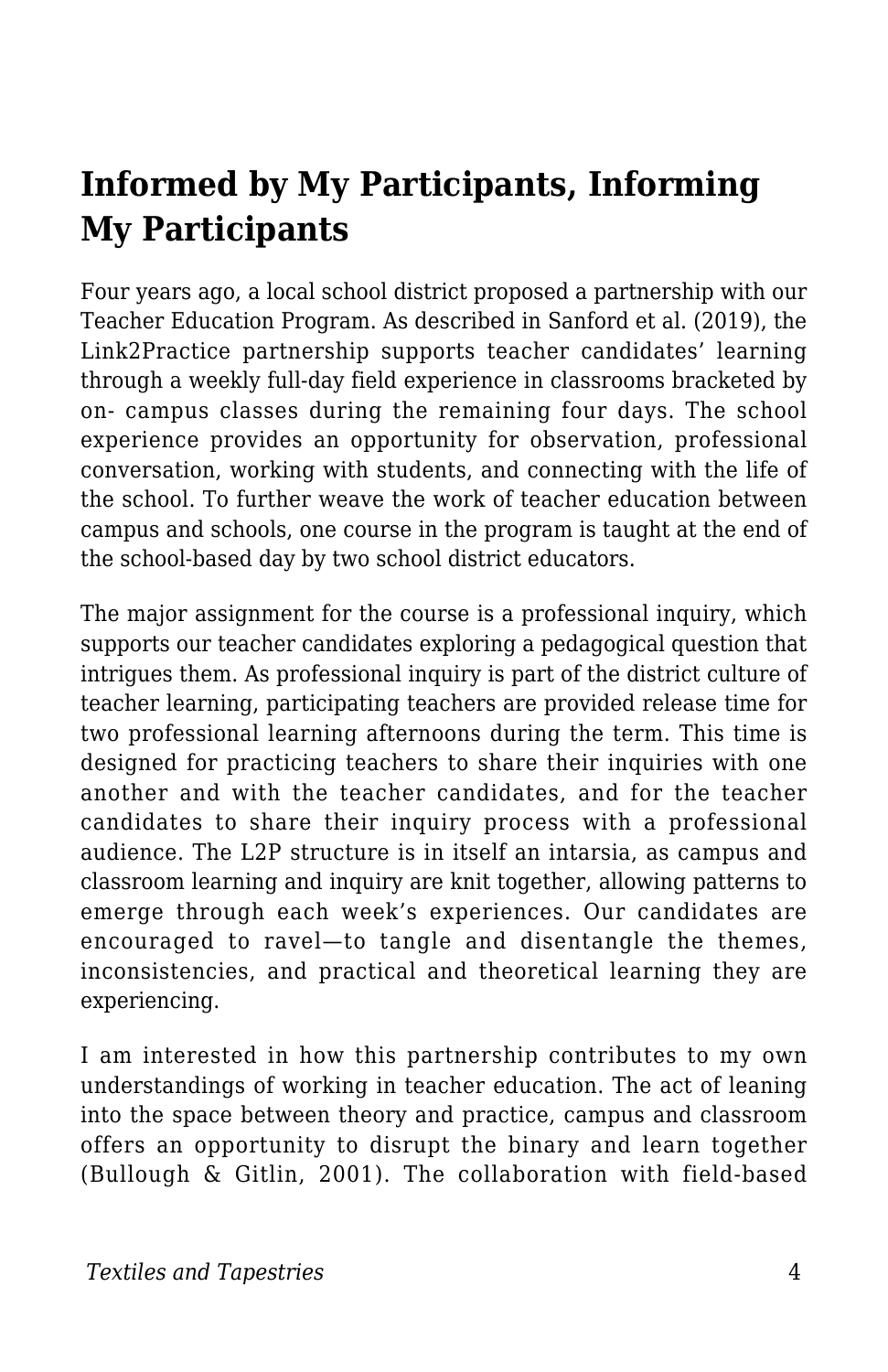educators has provided rich data to inform my self- study as I also consider how this collaboration informs me as an administrator, teacher educator and self-study researcher.

As a teacher educator at my institution, I am situated amid the complexities and tensions of theory and practice. The collaborators in this self-study are me and five educators (teachers and district staff) from a local school district. Because my participants are located in either a school or in the district office, as they consider teacher education as it applies both to classroom learning and professional learning, they provide different perspectives to inform my study. This allowed our discussions to consider what teacher candidates are learning in school classrooms, campus classrooms, and professional learning sessions, and what we are learning about teacher education through these shared spaces.

My study began in June 2019 as we began to plan the fall 2019 iteration of L2P. During the eight-months of the study, I facilitated four focus groups with the participants. One of the focus groups occurred in June as we planned for the fall, two occurred during the fall, after the professional learning afternoons, and the final focus group was in January, at the conclusion of L2P. Each focus group was audio recorded and transcribed. In order to provide participants with another way to engage with one another and me, I used Google Classroom to post five on-line open-ended prompts to generate reflection and discussion. Finally, I examined and analyzed pertinent artifacts generated through the work of L2P (including presentation slides, emails, photos, and written reflections), and kept a reflective journal. In analyzing the collected data, I drew insights to inform my various roles—how self-study informed me as a researcher, our growing confidence as teacher educators, and how the partnership informed my work in teacher education.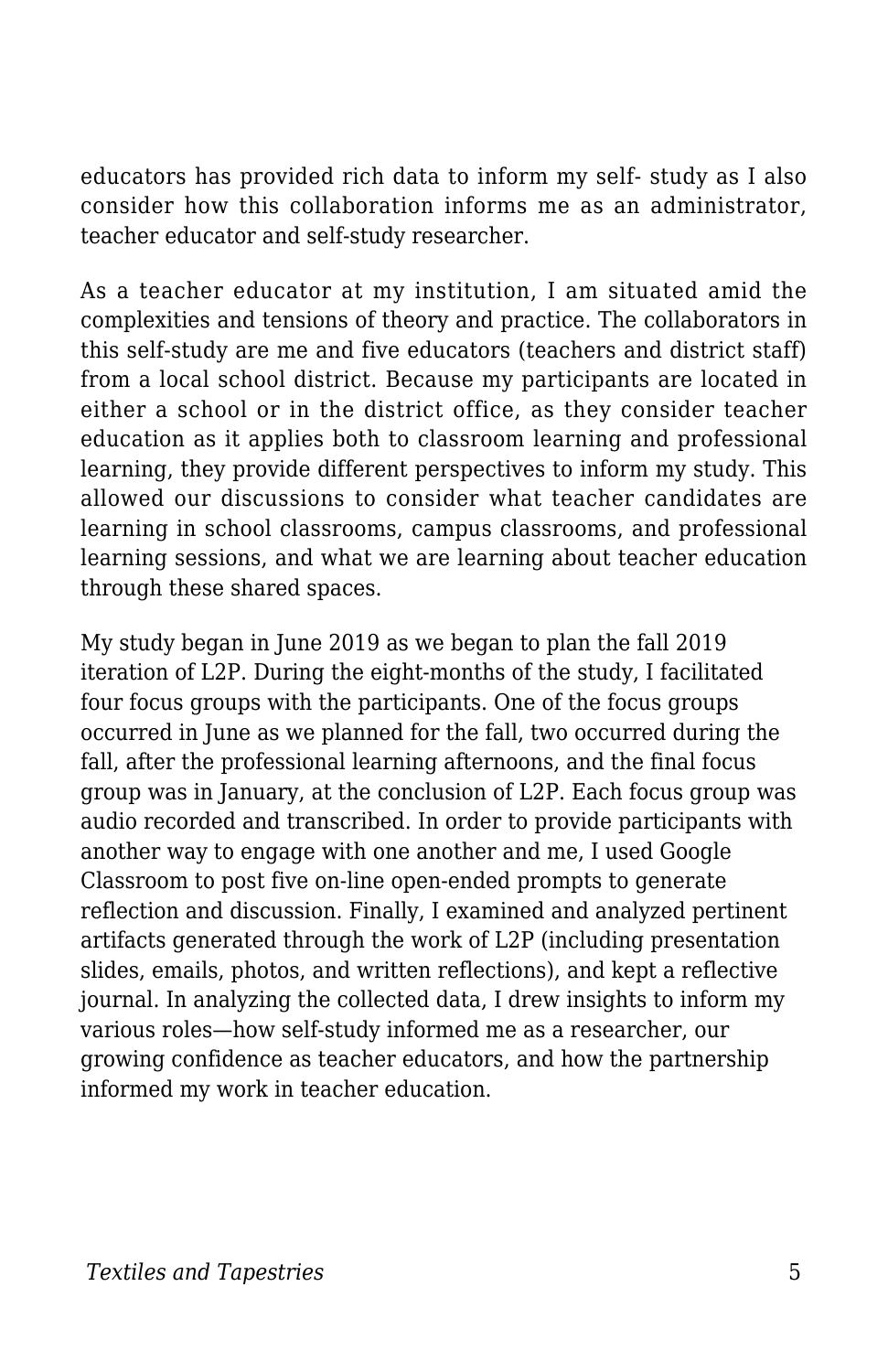# **Locating Myself As a Researcher—Informed by the Self-Study Community**

Loughran (2004) asks self-study researchers to consider questions "that are individually important and also of broader interest to the teacher education community" (p. 9). Critically examining teacher education supports both individual and collective learning. This orientation to my work, both as researcher and manager, has shaped my study as I work to improve both my understanding of self as educator and my understandings of how our program is informed by sharing the stories of our work together.

Integrating the work of self-study researchers (Barnes, 1998; LaBoskey, 2004; Loughran & Northfield, 1998) Samaras and Freese (2006) consider five central characteristics of self-study research: it is personally situated inquiry, critically collaborative, focussed on improved learning, transparent and systematic, and it supports the generation of knowledge made public through presentation and publication (p. 40-53).

As an introduction to self-study research with my teacher partners, I posted the following quote in an on-line discussion as we began our work together:

For teacher educators to develop their teaching about teaching and to begin to make the problematic observable for their student teachers, they must publicly face the dilemmas and tensions of practice and develop ways of explicitly sharing and responding to these situations for their student teachers. Thus, there is an overarching need for teacher educators to pay attention to their own pedagogical reasoning and reflective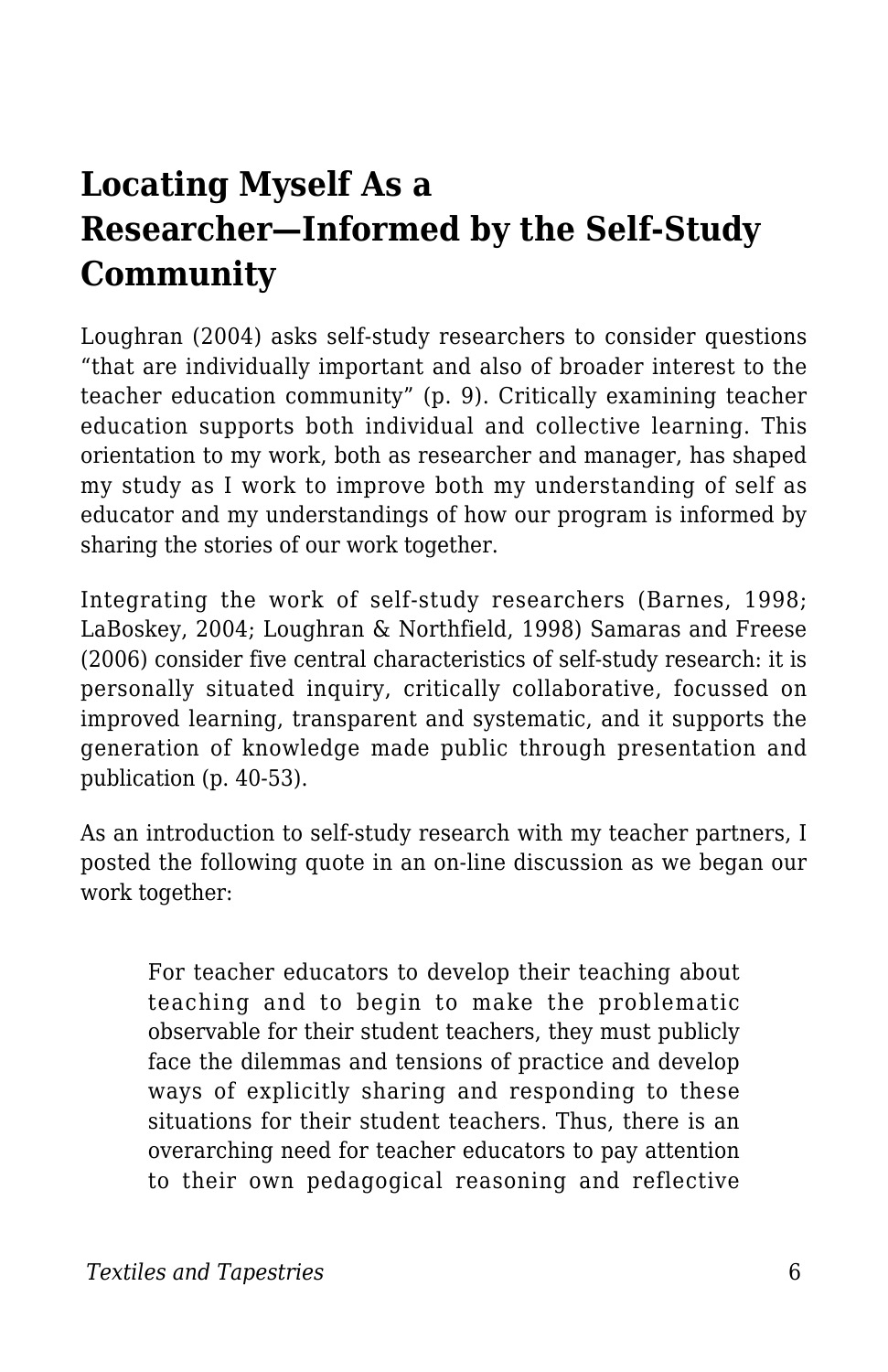practice and to create opportunities for their student teachers to access this thinking about, and practice of, teaching. (Loughran, 2005, p. 9)

From my participants' responses, I was intrigued by their use of selfstudy language without them being familiar with self-study methodology in any formal way. They identified "tensions, authenticity, observation, nuance, analysis, curiosity, reflection, identity and integrity, vulnerability, and being true to one's heart" as critical to the role of a teacher and teacher educator. One participant noted:

*It's hard to look in the mirror and say "something you're doing, mirror person…is getting in their way, or could potentially be getting in their way. You can't just keep blaming the kids because sometimes it might be something you're doing inadvertently, maybe you don't even notice it. It's that hard self-reflection that we have to do sometimes that people don't want to do. Who likes to do that? But it is part of teaching, because teaching is such an art and a science, right? It really is. It's that wonderful, hard, frustrating blend of scientifically based stuff and this nuance, and this* je ne sais quoi*. (Jeannie, district staff)*

### **Informed by My Critical Friend**

Self-study offers a space to consider the self-in-context critically. From this perspective, we are called to consider why we do what we do, and unbury our assumptions, often in collaboration with a critical friend (Placier, et al., 2005), a "trusted person who asks provocative questions, provides data to be examined through another lens, and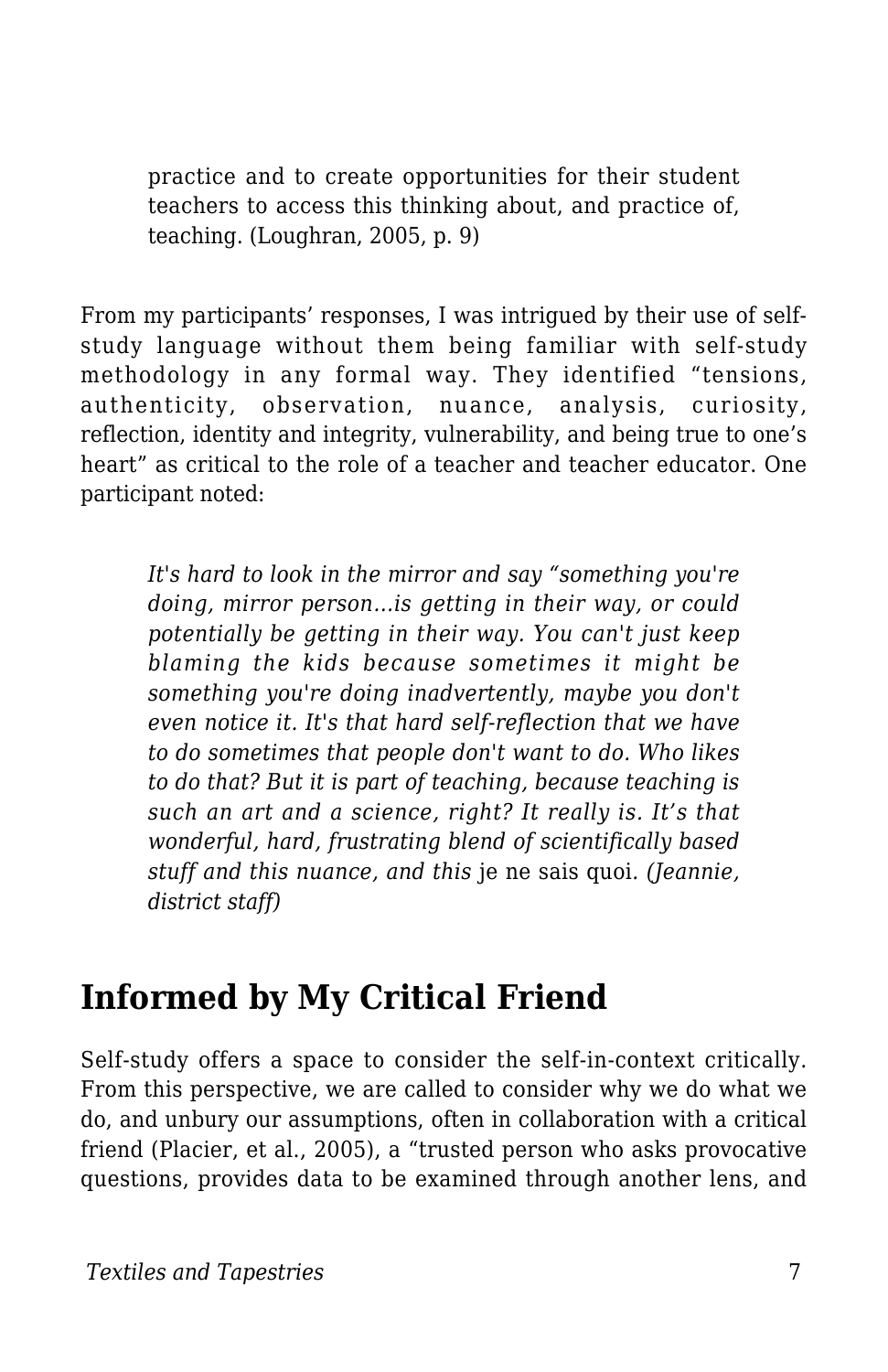offers critique of a person's work as a friend" (Costa & Kallick, 1993, p. 49).

My critical friend (a colleague at my institution) has helped me navigate terrains of researcher, teacher educator, and administrator. She has helped remind me that "The aim of self- study research is to provoke, challenge and illuminate rather than confirm and settle" (Bullough & Pinnegar, 2001, p. 20). In my journal, I notice the words "Be critical" written in all caps and circled:

*K has encouraged me to be critical—something that is very difficult and challenging…partially because I don't want to criticize the partnership—we need them to continue this work! I'd like another word for it. Then I consulted a dictionary—critical means finding fault and judging with severity, but it also means 'to analyze evaluatively and to use careful judgement', 'vital to success' and 'judged worthy' (as in critical acclaim). Like the word "ravel", it is a contranym. This is helping me see being critical as central to what I am doing. It's still challenging, but I see its importance to this work. (July 31, 2019)*

My critical friend has not only provided the space "to ask the deep questions about our practice that we dared not ask alone" (Samaras & Freese, 2009, p. 13), she has also helped me ravel what those questions have unearthed.

### **Findings—What Am I learning?**

#### *The Course of My Self-Study Research*

In knitting, yarn follows a meandering path (a "course"), forming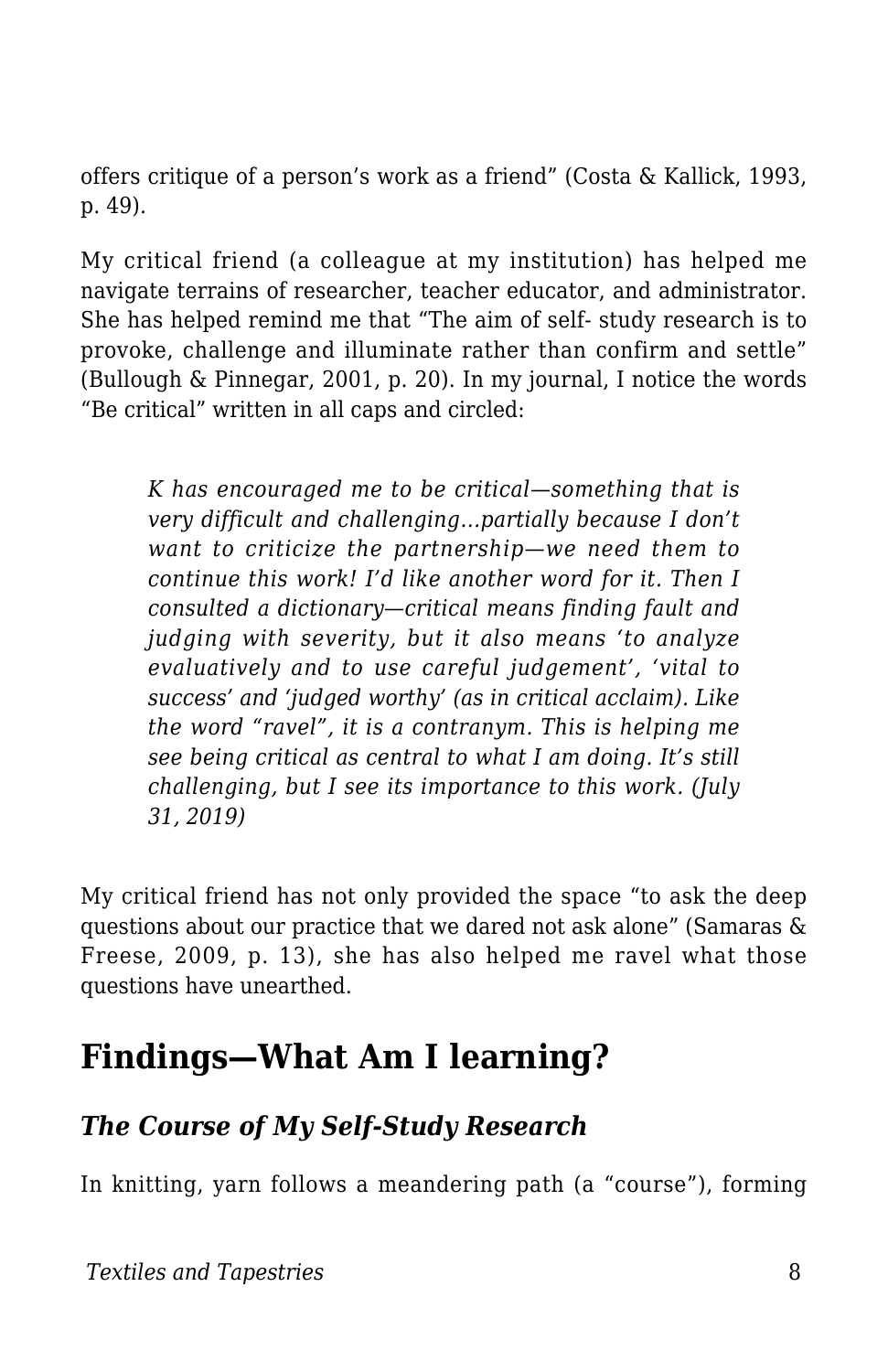loops above and below the strand of yarn being used. This gives the work elasticity in vertical, horizontal and diagonal directions, allowing stretch in response to the wearer's movements. In self-study, "rigor, in the sense of maintaining a critical stance towards one's practices, can demand that self-study researchers negotiate, adapt, and change research methods, processes, and even the research questions as the study unfolds" (Tidwell, et al., 2009, p. xiv). Self-study responds to the wearer's movements.

I had initially hoped to engage in a collaborative self-study, with us cocreating and co- designing the research. However, as my participants were all working full-time and not actively engaged in the research as co-researchers, I came to realize that this was self-study research informed by our collaboration rather than a collaborative self-study. What also emerged was that our structures (school district organization and university organization) inhibit sharing as deeply and naturally as I would have hoped. Our meetings occurred after our respective work days, and had to be carved out intentionally rather than organically (meetings were arranged weeks or months ahead).

Additionally, as three of the five participants work together in the district office, I found myself wishing I could capture what I imagined were more emergent conversations about their understandings of teaching and learning, located in a problem of practice rather than the conversations we were having. Indeed, they commented that:

*…we often say how lucky we are to be in this role because we can ponder…these ideas and bounce these things off of each other…because we just relish those kinds of conversations that are always just asking questions and always looking at how can we do better. (Laura, district staff)*

The structures of district and university tend to separate more than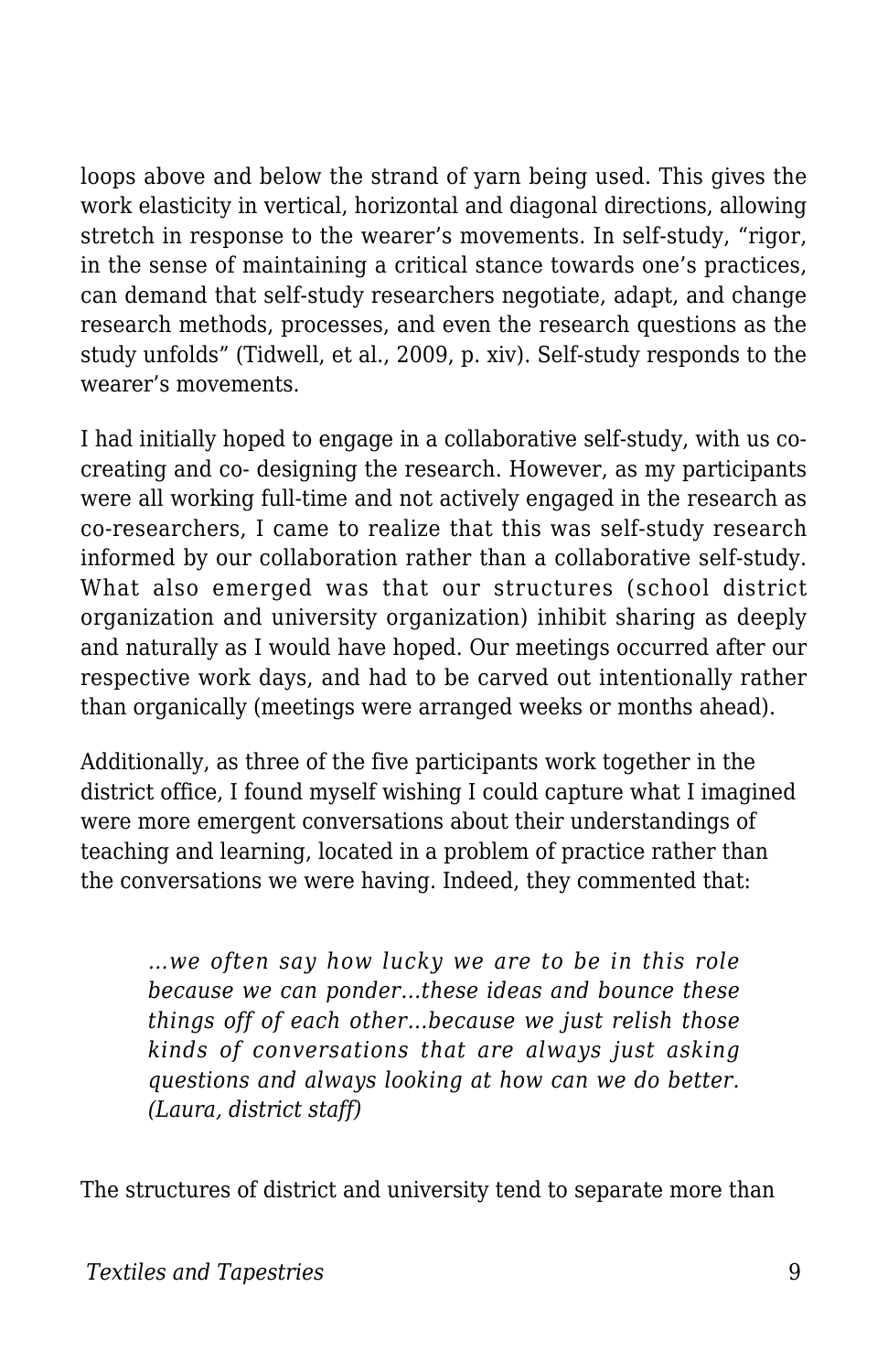unite. Referring back to Samaras' (2006) requirements of self-study, perhaps it is not surprising to find that although my participants were eager to help me with my research ("We want to make sure we are doing this right!") the self-initiated, critical, and collaborative elements that improve the learning of self and self-in-context were likely emerging more naturally in their professional workplace interactions than in our more contrived conversations.

However, their organic interactions lack self-study research's characteristics of transparent documentation and the generation and sharing of knowledge (Samaras, 2006) in that they regrettably remain largely undocumented and private, rather than the transparent, documented and shared research supported through self-study methodology. I see this as a critical tension in partnership work when so many rich conversations occur in our respective workplaces, unheard by the interested other.

#### *Developing Personal and Professional Confidence in Our Work*

Hopper and Sanford (2018) ask us to consider the importance of "nurturing professional confidence" (p. 242) in the collaborative work of teacher education. The theme of "confidence in our own voices" emerged through my data in three ways. The first was developing my own confidence in the work, as I reflected during a conversation:

*It wasn't that it was less challenging, or that they [teacher candidates] weren't puzzling about their [inquiry] questions but there seemed to be an understanding that teachers engaged in this as part of their learning…and I don't know if it's something to do with our confidence now, because I think the more you do things even though…it's always different because you're always with different groups, but there's a*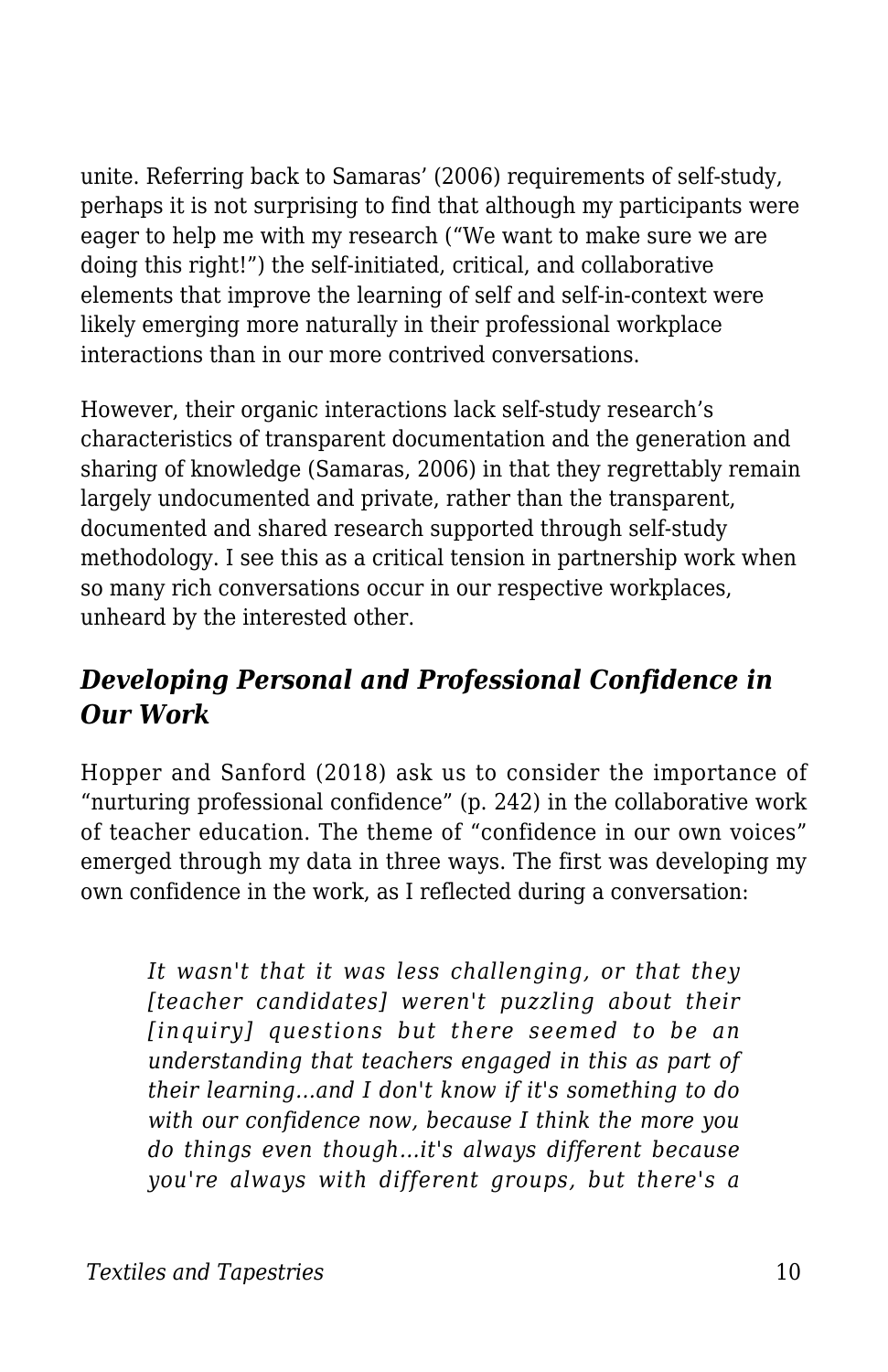*confidence in the process now, that there is a time when students are frustrated or confused…and so we just know that that's part of it and so we can speak to that better. But we've also had teachers who have been involved in the partnership for four years now…there's a sense that this is a shared experience...I think there was more trust in our leadership because we've worked together…I have confidence that there is a shared understanding and commitment to this project in all different ways… (Kerry, researcher)*

What I noticed was that the ravelling of our work (both in its tangling and disentangling) became part of the strength of the work, as I was able to acknowledge the complexities and nuances of teacher education rather than in seeing tensions as something to be avoided or minimized.

The way the second theme of professional confidence emerged was in supporting practicing teachers sharing their work with their colleagues and teacher candidates during professional learning afternoons. This was a central goal of the partnership—to build capacity within the school district for teacher leadership and to ensure this professional commitment was visible to our teacher candidates. Laura connected the capacity-building to their district's focus on engagement through collaboration and innovative teaching and learning:

*…when you're in your classroom doing your thing, you think you're just like everyone else, and when somebody else says 'you should share this', you think 'isn't everyone doing this?' Well, no, they're not! And so, I think it takes somebody else to notice that…the more we can notice that in people and invite them to share, the better off we all are… (Laura, district staff)*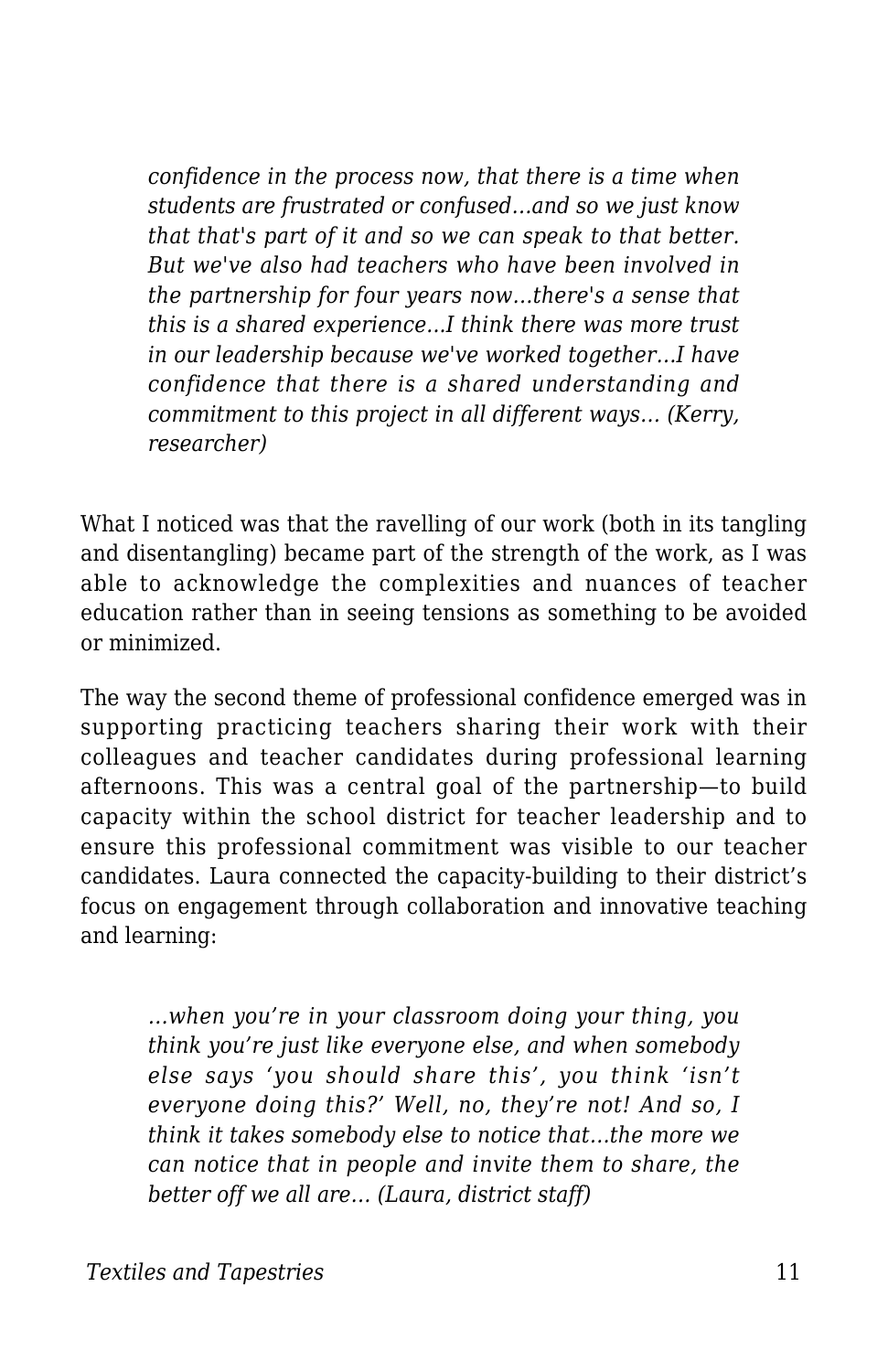The third way that professional confidence was nurtured connects to Samaras and Freese's (2006) notion that self-study must contribute to the wider community through presentation and publication. Sharing our work with the international self-study community, and bringing the work of self-study to my participants fostered their confidence:

*…and even to hear what you're doing, presenting at these conferences! We just think what we're doing in this district is interesting, but wow, that it's really worthy of study, and sharing on a larger international scale, and other people want to learn from it! (Laura, district staff)*

I echoed Laura's excitement about sharing our work. Bringing our work to the self-study research community allowed me, as a novice researcher, a chance to share with others committed to teacher education. I reflected in my journal:

*I was inspired by the S-STEP mentoring session at AERA. I felt warmly welcomed by people who think deeply about their work as teacher educators. I felt as though the whole conference was this series of doors that opened to these new communities for me, and inside each room was a crowd of people saying "Welcome! We're so glad you are here." And having the chance to present to an international audience about our work made me realize how important this local, emergent work is, and how important it is to share—to practice articulating my understandings…I feel a responsibility to bring the voices of my participants to this larger community. (June 25, 2019)*

Sharing these stories of nurturing professional confidence for myself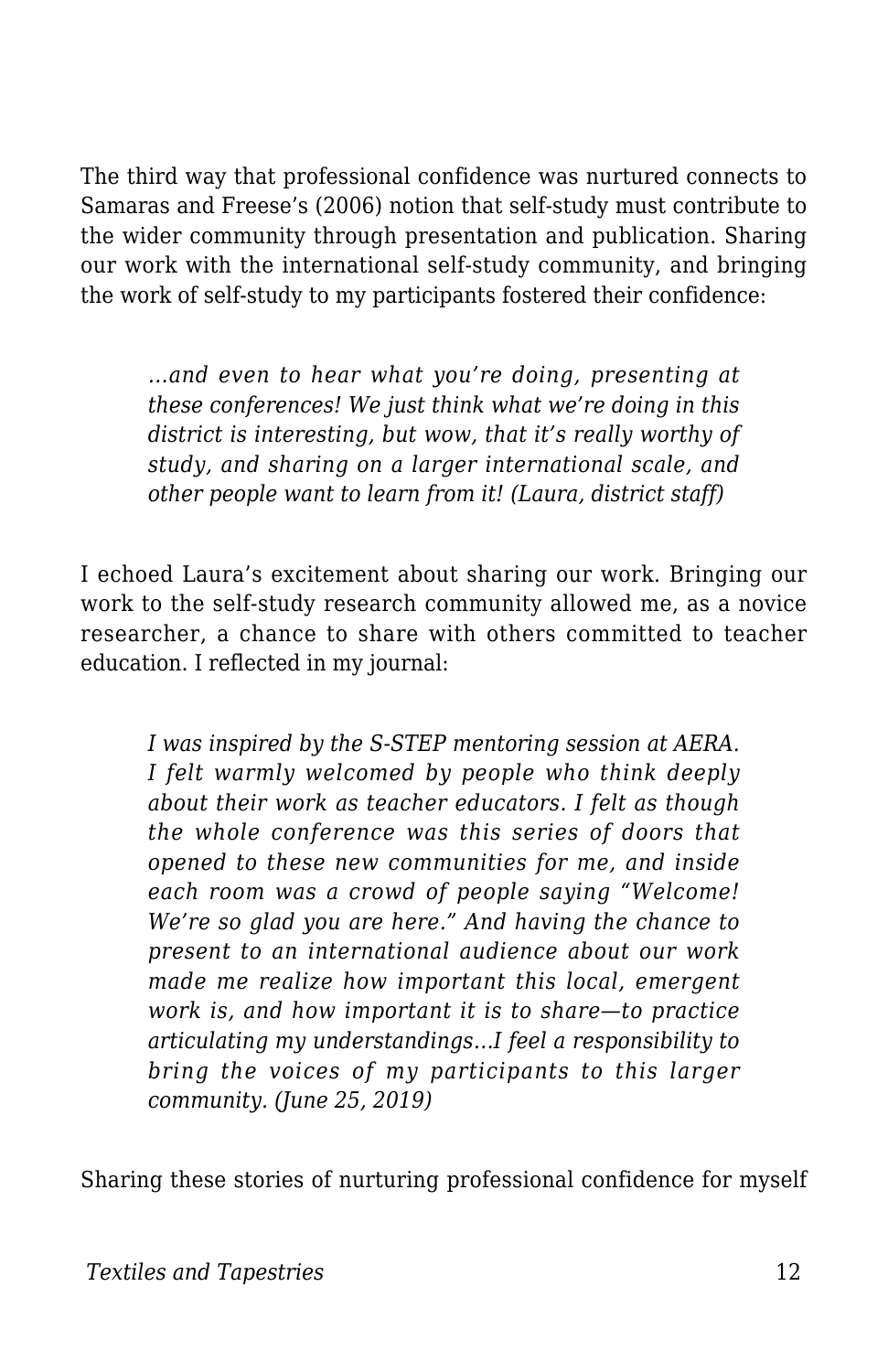and my participants is what I draw on for energy to sustain the research journey—described by one of my participants as:

*…having to really understand what I'm doing and why I'm doing it. I'm much more reflective and I hone in more on what I need to do and what I want to do to be better as a teacher...when I'm trying to help somebody else understand what I'm doing and I articulate that with them and the reason behind why I did that, then I just become more solidified in what I believe, and why I'm doing it. And if I can share that…with someone else, that might be the one thing that they take away. (Sheri, teacher)*

#### **Shaping the Work of Teacher Education Forwards and Backwards**

Knitting produces a two-dimensional fabric made from a onedimensional yarn. I had previously imagined teacher education as a strand of yarn extending in a one-dimensional direction (through our program into a career) as ultimately our goal as teacher educators is to support the development of teachers who enter the profession as engaged and reflective educators. For my participants, who are looking at our teacher candidates as future colleagues, our partnership enables them to connect to pre-service teachers right from the beginning of their program. Vivian, a senior district staff member responsible for professional learning in her district, articulated the need for pre-service teachers to see the role of teacher extending beyond their individual classrooms:

*And then I also appreciate that even for practicing teachers that a lot of the work that they do, if they're*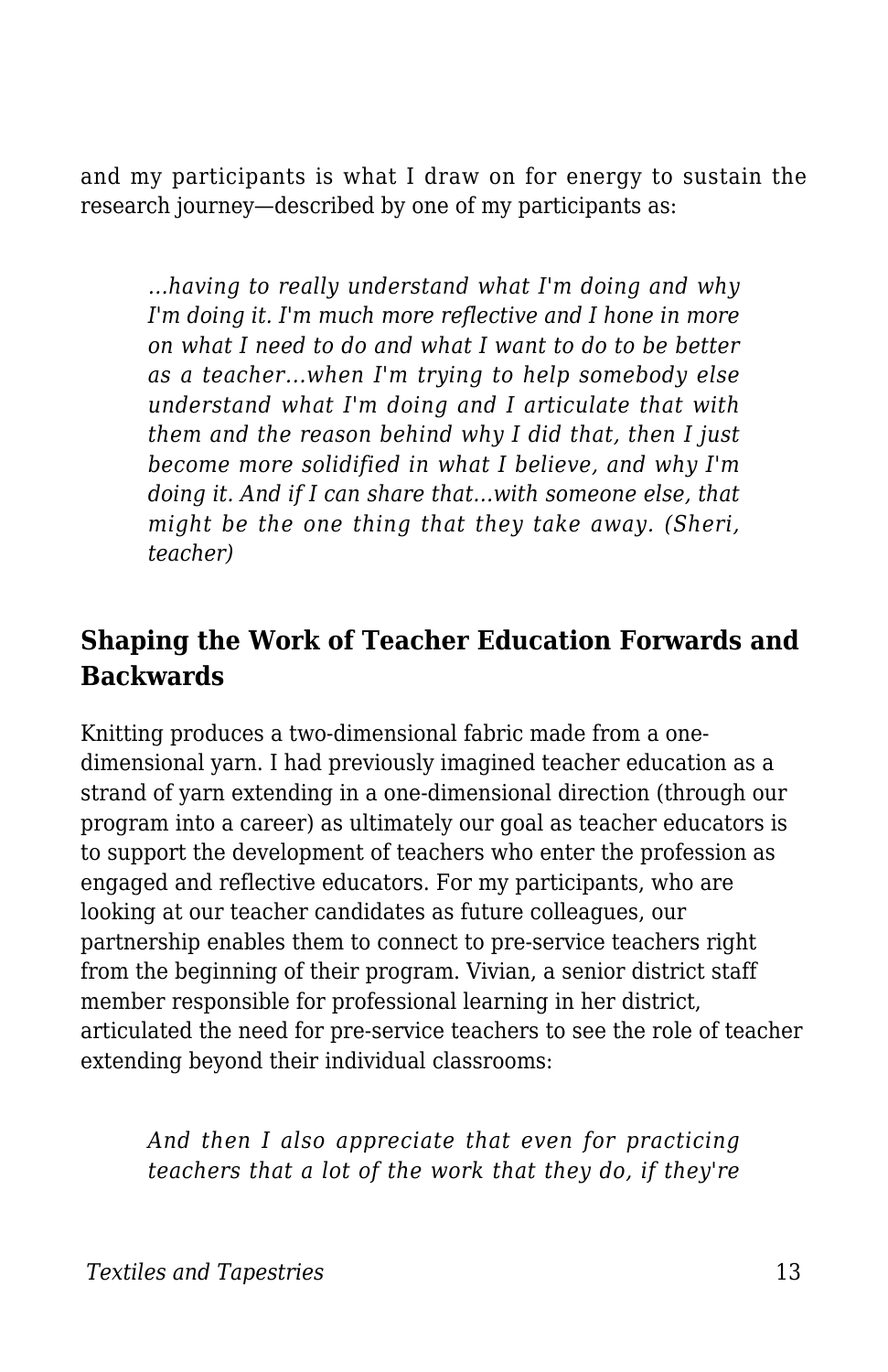*going to take risks in classrooms or learn how to differentiate, and all the important pieces that have to happen each year, what they needed was work with colleagues to improve their practices. What I really wanted to highlight was how important that is to teaching. That collaboration and continuously developing your professional learning is what makes teaching enjoyable, but also effective with students…how are we getting people into that profession and that identity, unless they're starting to do it right away and so and I was grateful that [the University] was open to trying that, because I think it's a crucial component… (Vivian, district staff)*

What is emerging in my own role is the second dimension, the knitting of the yarn back into my own work as teacher educator and to ensure my participants' perspectives and engagement in teacher education are evident in our conversations at the university. In my journal, I reflected on:

*the need to consider our programs both forwards and backwards and we need to continue these conversations seaming pre-service and in-service teacher education. We have much we can learn from one another, and perhaps our discourse is not so easily divided into "theory" and "practice" as I had initially thought. I feel privileged being part of this research, but also feel a responsibility to interweave these stories—to find ways to support sharing in our teacher education community. (November 14, 2019)*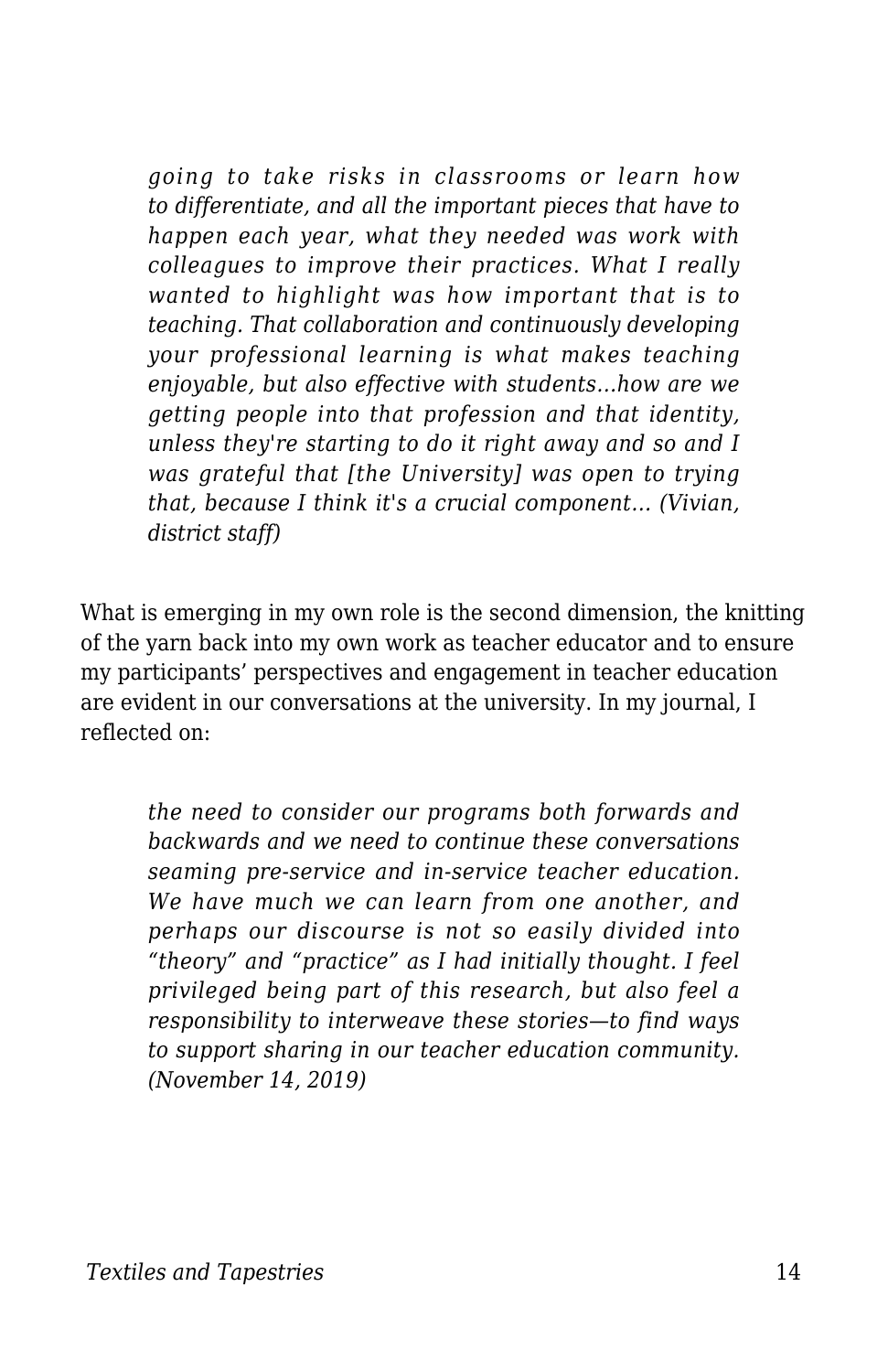## **Conclusion**

The aim of my self-study was to explore how collaboration in teacher education informed my various roles—as doctoral candidate, manager and teacher educator. From this experience, I have a better understanding about the nature of self-study research and how documenting the stories of my collaborators offered me new, and important insights. My findings indicate self- study allows for documenting the rich conversation in collaboration that often goes undocumented. Secondly, collaboration and sharing leadership nurtures our professional confidence as teacher educators. Finally, this collaboration reminded me of the need to work back and forth between the theory and practice of teaching, with each informing the other.

My research continues to inform my role as a knitter and raveller of what Zeichner (2005) describes as a disconnect between academic research knowledge of those at a university, and the lived experiences, practical wisdom and expertise of classroom teachers (Berry, 2008). I experience the weaving of these threads through my roles as researcher, teacher educator and manager. The universitydistrict partnership provides a rich source of data to continue to inform my various selves about the work of teacher education. Selfstudy has helped reframe these snags and tensions as possibilities for continuing to study the practice of being a teacher educator.

#### **References**

Barnes, D. (1998). Foreword: Looking forward: The concluding remarks at the Castle Conference. In M. L. Hamilton (Ed.), *Reconceptualizing teaching practice: Self-study in teacher education* (pp. 9–14). Falmer Press.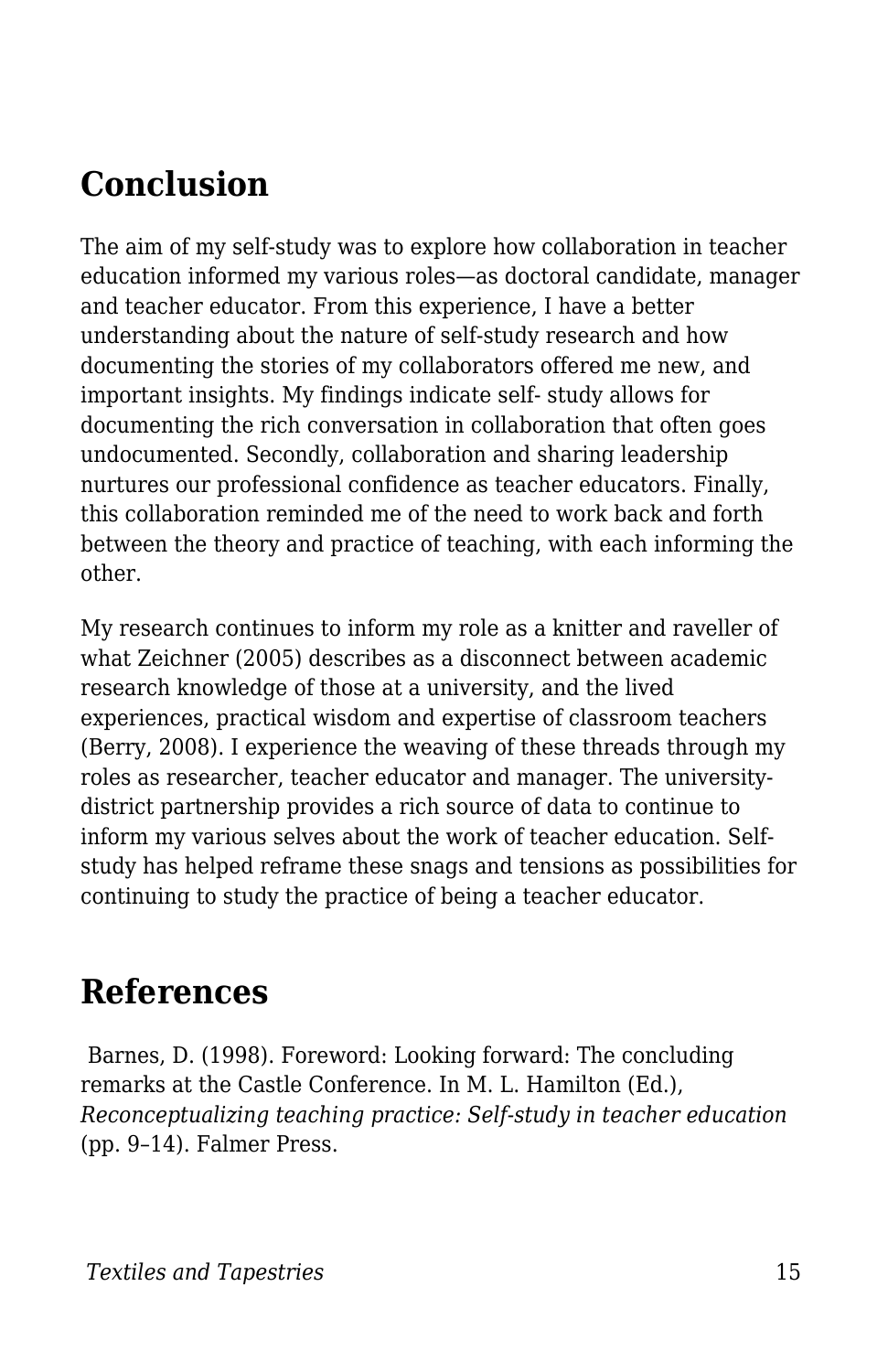Berry, A. (2008). *Self-study of Teaching and Teacher Education Practices: Vol. v. Tensions in teaching about teaching: understanding practice as a teacher educator*. Springer.

Bullough, R. V., & Gitlin, A. (2001). *Becoming a student of teaching: Linking knowledge production and practice* (2nd ed.). Routledge.

Bullough, R. V. & Pinnegar, S. (2001). Guidelines for quality in autobiographical forms of self- study research. *Educational Researcher, 30*(3), pp. 13-21.

Costa, A. & Kallick, B. (1993). Through the lens of a critical friend. *Educational Leadership, 51(*2), 49-51.

Hopper, T. F., & Sanford, K.J. (2018). Crossing for university course to school and back: A self- study of two teacher educators in contexts of integrated learning. In. D. Garbett & A. Ovens (Eds.). *Pushing boundaries and crossing borders: Self-study as a means for researching pedagogy.* Proceedings of the Twelfth International Conference on Self- Study of Teacher Education Practices (pp. 237-244). S-STEP.

Kosnik, C., Beck, C., Freese, A. & Samaras, A.P. (2005). *Making a difference in teacher education through self-study: Studies of personal, professional and program renewal*. DOI: [10.1007/1-4020-3528-4](https://www.researchgate.net/deref/http%3A%2F%2Fdx.doi.org%2F10.1007%2F1-4020-3528-4)

LaBoskey, V. K. (2004). The methodology of self-study and its theoretical underpinnings. In J. J. Loughran, M. L. Hamilton, V. K. LaBoskey, & T. Russell (Eds.), *International handbook of self-study of teaching and teacher education practices* (Vol. 1, pp. 817–869). Kluwer Academic Publishers.

Loughran, J. J. (2004). A history and context of self-study of teaching and teacher education practices. In J. J. Loughran, M. L. Hamilton, V. K. LaBoskey, & T. Russell (Eds.). *International Handbook of self-study*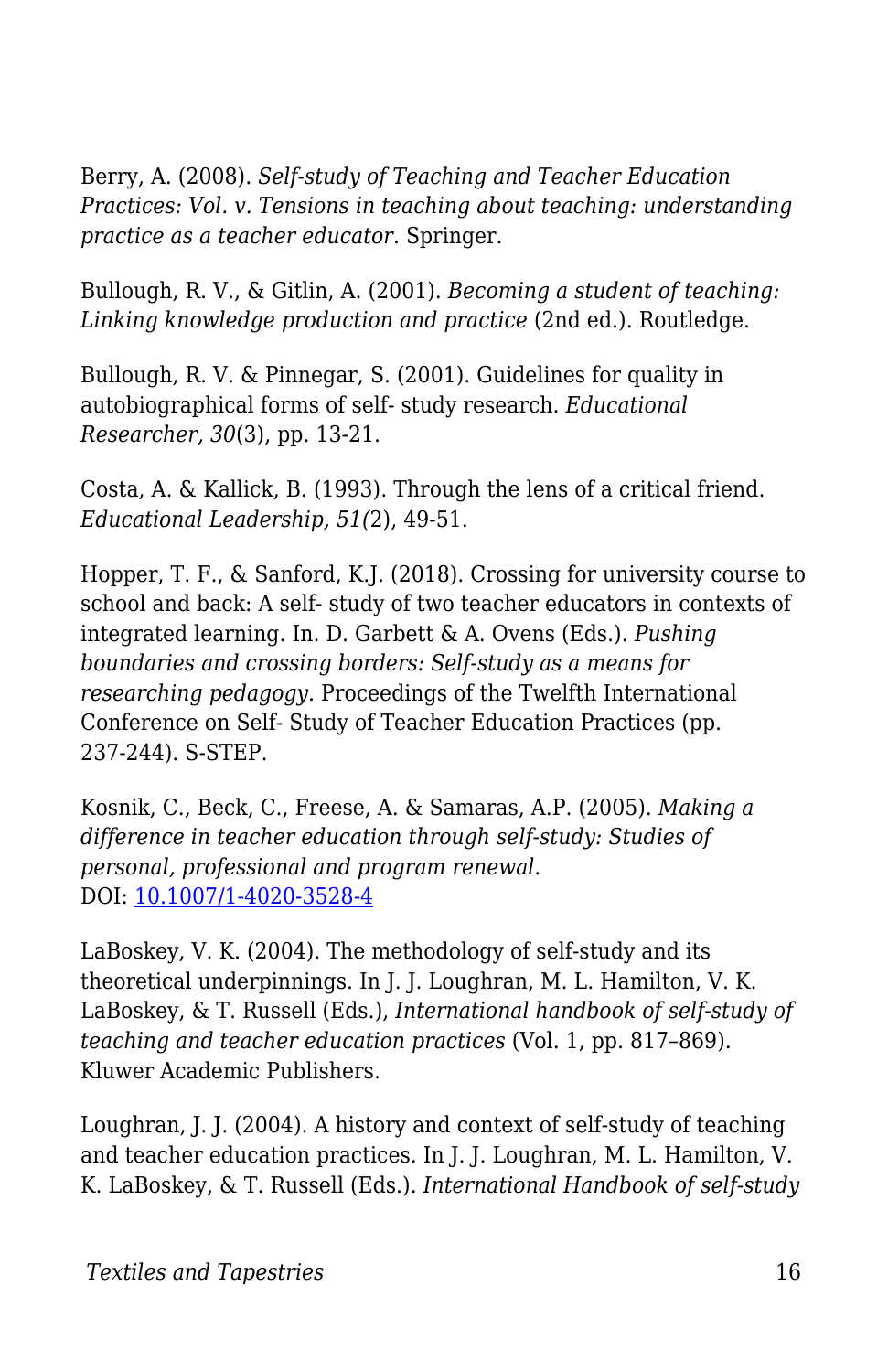*of teaching and teacher education practices*. Vol. 1, (pp 7-39). Kluwer Academic Publishers.

Loughran, J. J. (2005). Researching teaching about teaching: Selfstudy of teacher education practices. *Studying Teacher Education*, *1(*1), 5-16. [https://edtechbooks.org/-sLWI](https://doi.org/10.1080/17425960500039777)

Loughran, J. J., & Northfield, J. (1998). A framework for the development of self-study practice. In M. L.Hamilton, with S.Pinnegar, T.Russell, J.Loughran, & V. K. LaBoskey (Eds.), *Reconceptualizing teaching practice: Self-study in teacher education* (pp. 7–18). Falmer.

Mena, J., & Russell, T. (2017). Collaboration, multiple methods, trustworthiness: Issues arising from the 2014 international conference of self-study of teacher education practices. *Studying Teacher Education, 13*(1), 105–122. [https://edtechbooks.org/-pXgp](https://doi.org/10.1080/17425964.2017.1287694)

Placier, P., Pinnegar, S., Hamilton, M. L. & Guilfoyle, K. (2005). Exploring the concept of dialogue in the self-study of teaching practices. In C. Kosnik, C. Beck, A. R. Freese & A. Samaras (Eds.). *Making a difference in teacher education through self-study: Studies of personal, professional and program renewal*. Springer.

Samaras, A. P., & Freese, A. R. (2006). *Self-study of teaching practices: Primer*. Peter Lang.

Samaras, A. P., & Freese, A. R. (2009). Looking back and looking forward: An historical overview of the self-study school. In C. A. Lassone, S. Galman & C. Kosnik (Eds.). *Self- Study research methodologies for teacher educators*. Sense Publishers.

Sanford, K., Hopper, T., Robertson, K., Collyer, V., & Lancaster, L. (in press). *Alberta Journal of Educational Research*.

Sanford., K., Hopper, T. Robertson, K., Bell, D., Collyer, V., & Lancaster, L. (2019). Sustainable leadership supporting educational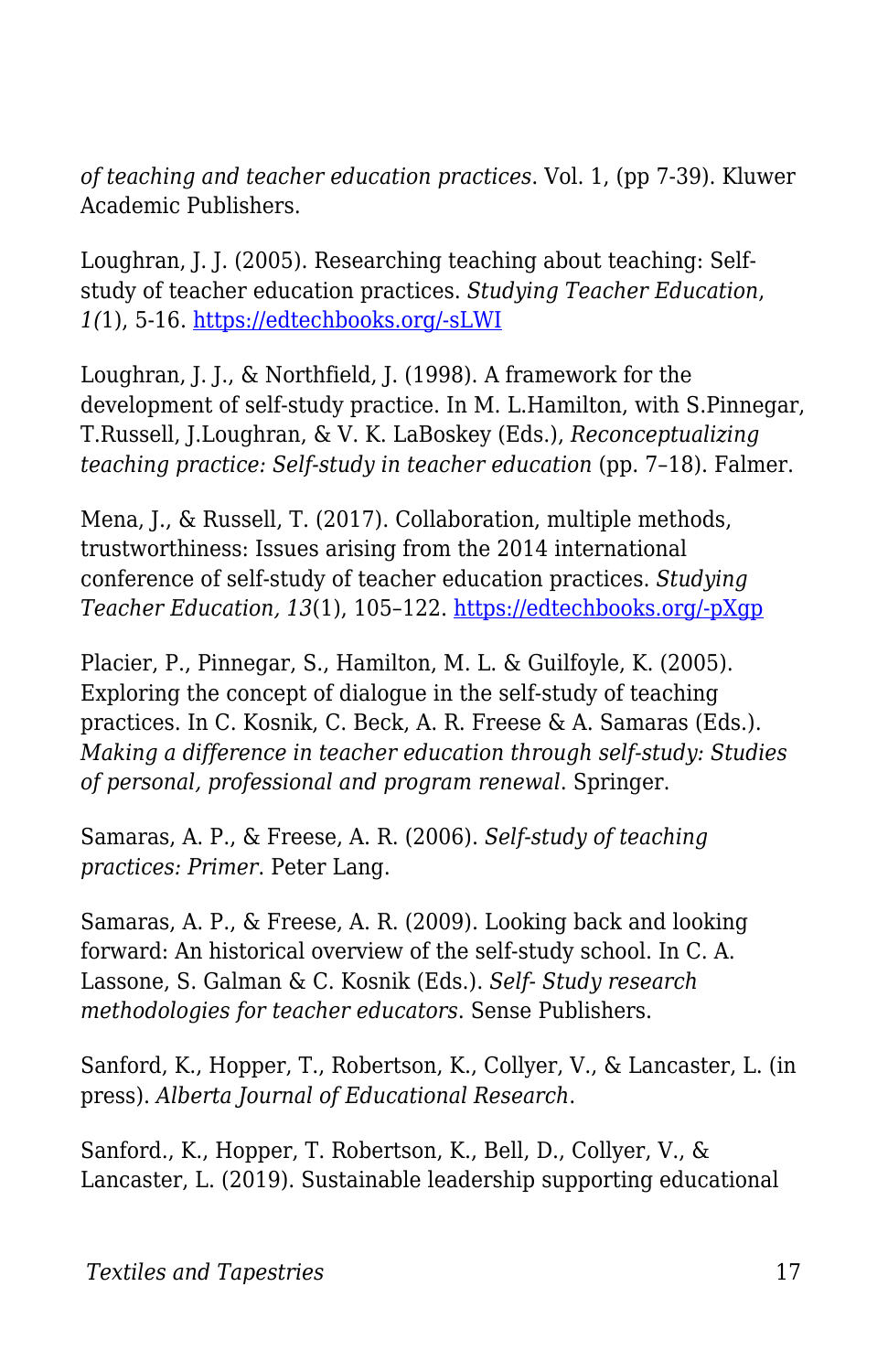transformation. *InEducation*, *25*(2), 3-22.

Tidwell, D.L., Heston, M.L., & Fitzgerald, L.M. (Eds.). (2009). *Self-Study of teaching and teacher education practices* (Vol. 9). Springer.

Vanassche, E., & Kelchtermans, G. (2016). Facilitating self-study of teacher education practices: Toward a pedagogy of teacher educator professional development. *Professional Development in Education, 42*(1), 100–122.

Zeichner, K. (2005). A research agenda for teacher education. In M. Cochran-Smith & K. Zeichner (Eds.), *Studying teacher education: The report of the AERA plan on research and teacher education (pp.* 761-766). Lawrence Erlbaum Associates.



Robertson, K. (2020). Knit 1, Purl 1: Ravelling Stories of Leading and Learning. In C. Edge, A. Cameron-